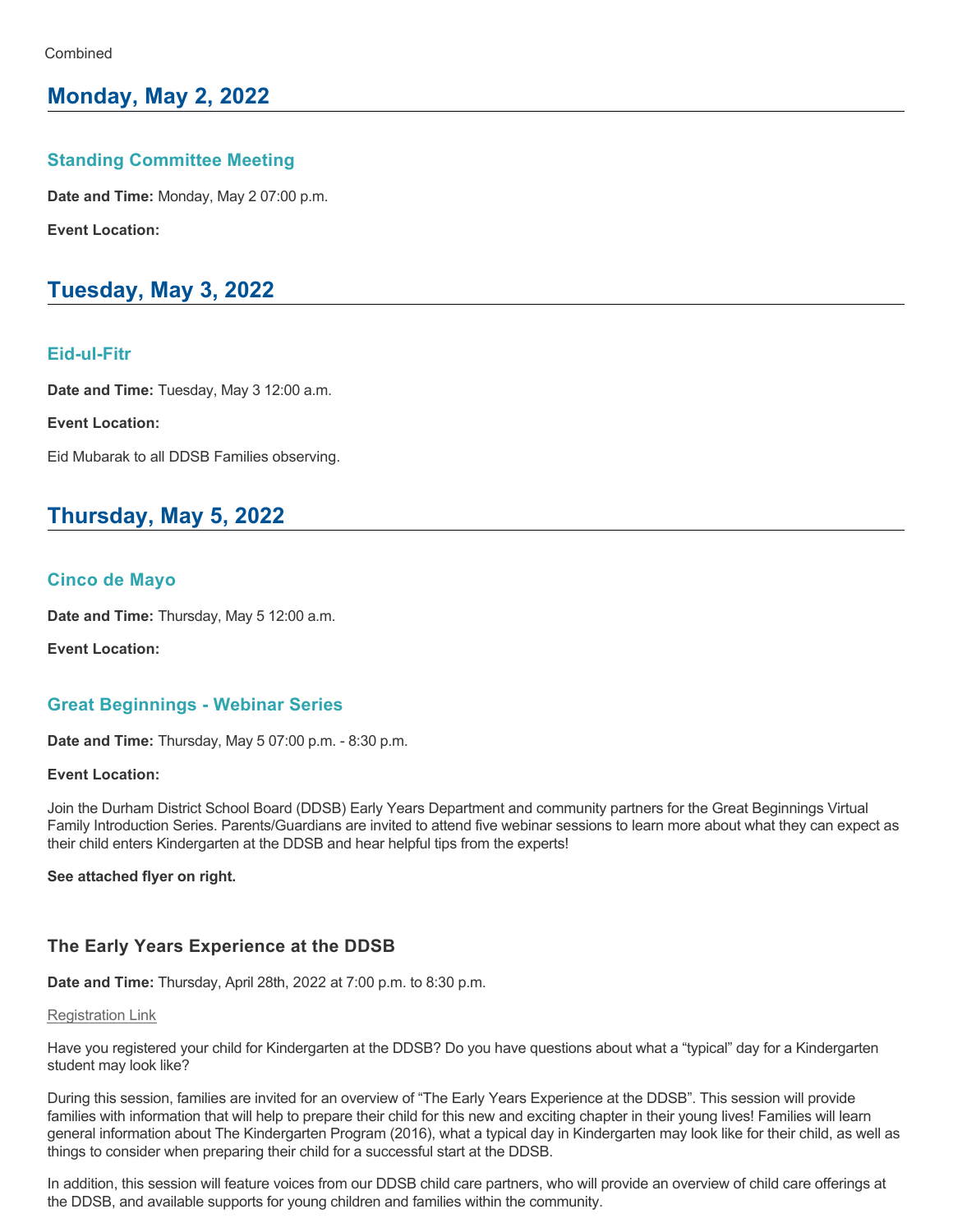Families are welcome to share questions they may have as they begin to embark on the Kindergarten transition for September 2022.

We look forward to you joining us for this informative session on the early years experience at the DDSB!

## **Getting Ready to Communicate!**

**Date and Time:** Thursday, May 5th, 2022 at 7:00 p.m. to 8:30 p.m.

#### [Registration Link](https://ddsb.zoom.us/webinar/register/WN_2j_RNYiqTmiZo9eT_nLk1Q)

Communication with teachers and other children is important for success in school. Join speech-language pathologists from the DDSB and Grandview Kids Preschool Speech-Language Program to learn about communication and language skills that support learning and participation. Information will be shared for how to access supports and resources in the community and in the DDSB, as well as other helpful tips to encourage communication at home.

During this session, families will have the opportunity to learn helpful information about speech and language development, receive details on how to navigate additional supports, and will be able to pose general questions they may have about their child's speech and language development.

We look forward to you joining us for this informative session on how to get ready to communicate in Kindergarten!

## **The Joy of Kindergarten**

**Date and Time:** Tuesday, May 10th, 2022 at 7:00 p.m. to 8:30 p.m.

#### [Registration Link](https://ddsb.zoom.us/webinar/register/WN_WvSbwnhaT7yWViHDH83sZQ)

The last two years of the COVID-19 pandemic have presented many challenges for young children. As we prepare to support our children with the transition into Kindergarten, you may have many questions about your child's ability to cope within a new learning environment, as well as their ability to interact socially and make new friends.

In response to these questions and concerns, we invite families to join Dr. Jean Clinton, MD, as she discusses the vital role that families play in promoting healthy human development. During this session, Dr. Clinton will advocate for the importance of relationships, and share how families can support a young child's social and emotional development. Dr. Clinton will also support families in their understanding of how to create a positive sense of belonging and connection through play in the early learning environment.

Although the last two years have been unlike anything we have faced before, Dr. Clinton will share the latest research, reflect on her own experiences, and remind families that successful development is possible through connection and relationships.

Families are welcome to come to the session with questions they may have for Dr. Clinton as they begin to embark on the Kindergarten transition for September 2022.

We look forward to you joining us for this informative session on The Joy of Kindergarten!

## **Making Sense of Self-Regulation in Young Children**

**Date and Time:** Wednesday, May 18th, 2022 at 7:00 p.m. to 8:30 p.m.

#### [Registration Link](https://ddsb.zoom.us/webinar/register/WN_X9GiEYp4Tn-hS6nh0_zQXw)

You may have heard that self-regulation is an important factor affecting children's school success and their social and emotional development – but how do we make sense of this information to support our young children as they transition into Kindergarten? In this presentation, educator and self-regulation consultant, Rebecca Leslie, will show families a helpful way to understand self-regulation and what they can do to support its development in a child. Rebecca will review how stress affects a child's body and brain, the connection between selfregulation and stress, the difference between misbehaviour and stress behaviour, as well as how excess stress affects behaviour and moods across five domains of experience.

Over the last two years, children have had to face a lot of obstacles, and have been challenged with many stressful scenarios. Rebecca will highlight the Shanker Method®, and the five ways to support self-regulation, which will help families to see their child in a whole new way.

Families are welcome to come to the session with questions they may have for Rebecca Leslie as they begin to embark on the Kindergarten transition for September 2022!

We look forward to you joining us for this informative session on how to make sense of self-regulation in young children!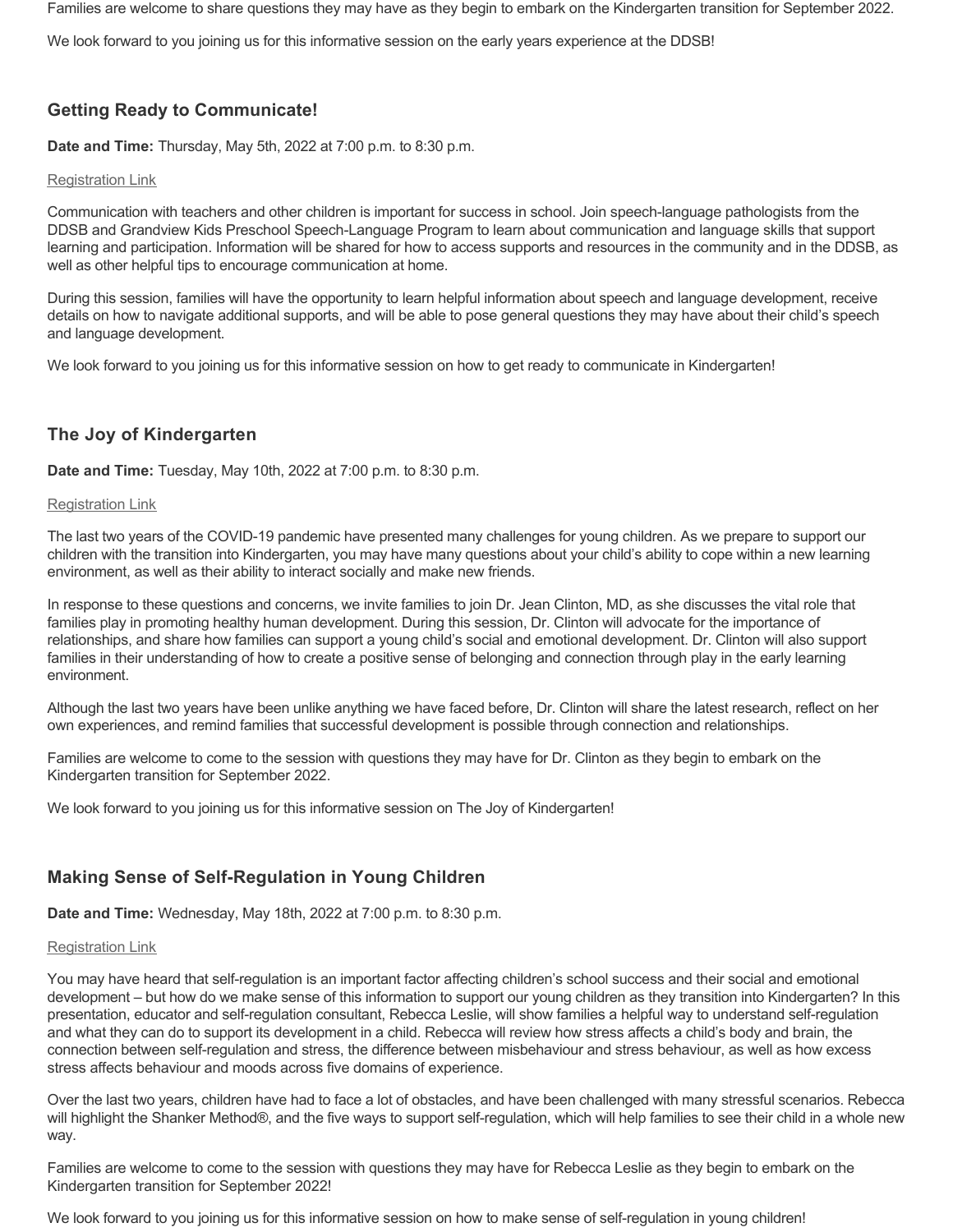## **Promoting Learning Through Play**

**Date and Time:** Tuesday, May 24th, 2022 at 7:00 p.m. to 8:30 p.m.

#### [Registration Link](https://ddsb.zoom.us/webinar/register/WN_jxUl2E3hRKCReS2DRiGEAQ)

How do young children learn? You have heard that play is a "child's work", but what does that mean for Kindergarten?

To answer these questions and more, this session will highlight the importance of play and how it supports the development of all learners. Families are invited to join Nadia Kenisha Bynoe and Angelique Thompson from the Coaches Corner Early Years Team, as they explore the benefits of play and how it connects to The Kindergarten Program. Using interactive approaches, Nadia and Angelique will uncover the possibilities for learning using playful materials. In addition, families will be given practical strategies that can be used at home to support learners transitioning into Kindergarten.

Families are welcome to come to the session with questions they may have for Nadia and Angelique as they begin to embark on the Kindergarten transition for September 2022.

We look forward to you joining us for this informative session on how to promote learning through play for your Kindergarten-aged child!

## **Parenting The New Teen in The Age of Anxiety**

**Date and Time:** Thursday, May 5 07:00 p.m. 9:00 p.m.

#### **Event Location:**

Join psychologist, best-selling author, speaker, and American National Media Personality Dr. John Duffy as he guides the turbulent waters of parenting the "New Teen in the Age of Anxiety."

Dr. Duffy will deliver a virtual keynote presentation and will then host a discussion session in which your questions will be answered.

#### **To register for this event:  [https://ddsb.zoom.us/webinar/register/WN\\_eoVkiFA7Rgi75GJ0Gc58RQ](https://ddsb.zoom.us/webinar/register/WN_eoVkiFA7Rgi75GJ0Gc58RQ) Event flyer attached.**

We will be giving away a number of Dr. Duffy's best selling eponymous book, "Parenting the New Teen in the Age of Anxiety"

# **Friday, May 6, 2022**

#### **Vesak**

**Date and Time:** Friday, May 6 12:00 a.m.

**Event Location:**

## **Sunday, May 8, 2022**

### **Mother's Day**

**Date and Time:** Sunday, May 8 12:00 a.m.

**Event Location:**

# **Tuesday, May 10, 2022**

## **Governance and Policy Committee Meeting**

**Date and Time:** Tuesday, May 10 06:00 p.m.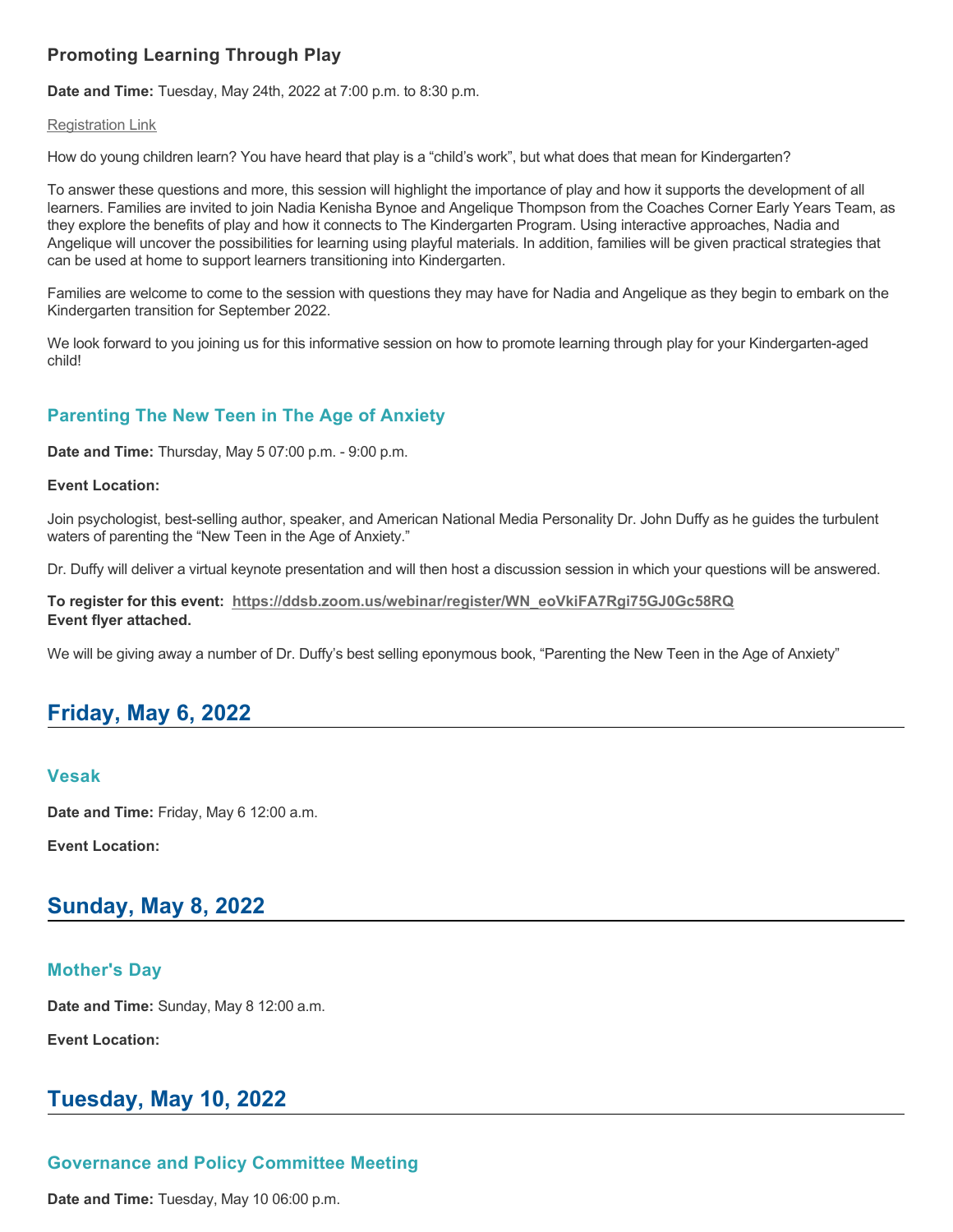#### **Event Location:**

## **Great Beginnings Webinar Series**

**Date and Time:** Tuesday, May 10 07:00 p.m. 8:30 p.m.

#### **Event Location:**

Join the Durham District School Board (DDSB) Early Years Department and community partners for the Great Beginnings Virtual Family Introduction Series. Parents/Guardians are invited to attend five webinar sessions to learn more about what they can expect as their child enters Kindergarten at the DDSB and hear helpful tips from the experts!

#### **See attached flyer on right.**

## **The Early Years Experience at the DDSB**

**Date and Time:** Thursday, April 28th, 2022 at 7:00 p.m. to 8:30 p.m.

#### [Registration Link](https://ddsb.zoom.us/webinar/register/WN_Jen9GfcbRHe2IPWgWIkAzg)

Have you registered your child for Kindergarten at the DDSB? Do you have questions about what a "typical" day for a Kindergarten student may look like?

During this session, families are invited for an overview of "The Early Years Experience at the DDSB". This session will provide families with information that will help to prepare their child for this new and exciting chapter in their young lives! Families will learn general information about The Kindergarten Program (2016), what a typical day in Kindergarten may look like for their child, as well as things to consider when preparing their child for a successful start at the DDSB.

In addition, this session will feature voices from our DDSB child care partners, who will provide an overview of child care offerings at the DDSB, and available supports for young children and families within the community.

Families are welcome to share questions they may have as they begin to embark on the Kindergarten transition for September 2022.

We look forward to you joining us for this informative session on the early years experience at the DDSB!

## **Getting Ready to Communicate!**

**Date and Time:** Thursday, May 5th, 2022 at 7:00 p.m. to 8:30 p.m.

#### [Registration Link](https://ddsb.zoom.us/webinar/register/WN_2j_RNYiqTmiZo9eT_nLk1Q)

Communication with teachers and other children is important for success in school. Join speech-language pathologists from the DDSB and Grandview Kids Preschool Speech-Language Program to learn about communication and language skills that support learning and participation. Information will be shared for how to access supports and resources in the community and in the DDSB, as well as other helpful tips to encourage communication at home.

During this session, families will have the opportunity to learn helpful information about speech and language development, receive details on how to navigate additional supports, and will be able to pose general questions they may have about their child's speech and language development.

We look forward to you joining us for this informative session on how to get ready to communicate in Kindergarten!

## **The Joy of Kindergarten**

**Date and Time:** Tuesday, May 10th, 2022 at 7:00 p.m. to 8:30 p.m.

### [Registration Link](https://ddsb.zoom.us/webinar/register/WN_WvSbwnhaT7yWViHDH83sZQ)

The last two years of the COVID-19 pandemic have presented many challenges for young children. As we prepare to support our children with the transition into Kindergarten, you may have many questions about your child's ability to cope within a new learning environment, as well as their ability to interact socially and make new friends.

In response to these questions and concerns, we invite families to join Dr. Jean Clinton, MD, as she discusses the vital role that families play in promoting healthy human development. During this session, Dr. Clinton will advocate for the importance of relationships, and share how families can support a young child's social and emotional development. Dr. Clinton will also support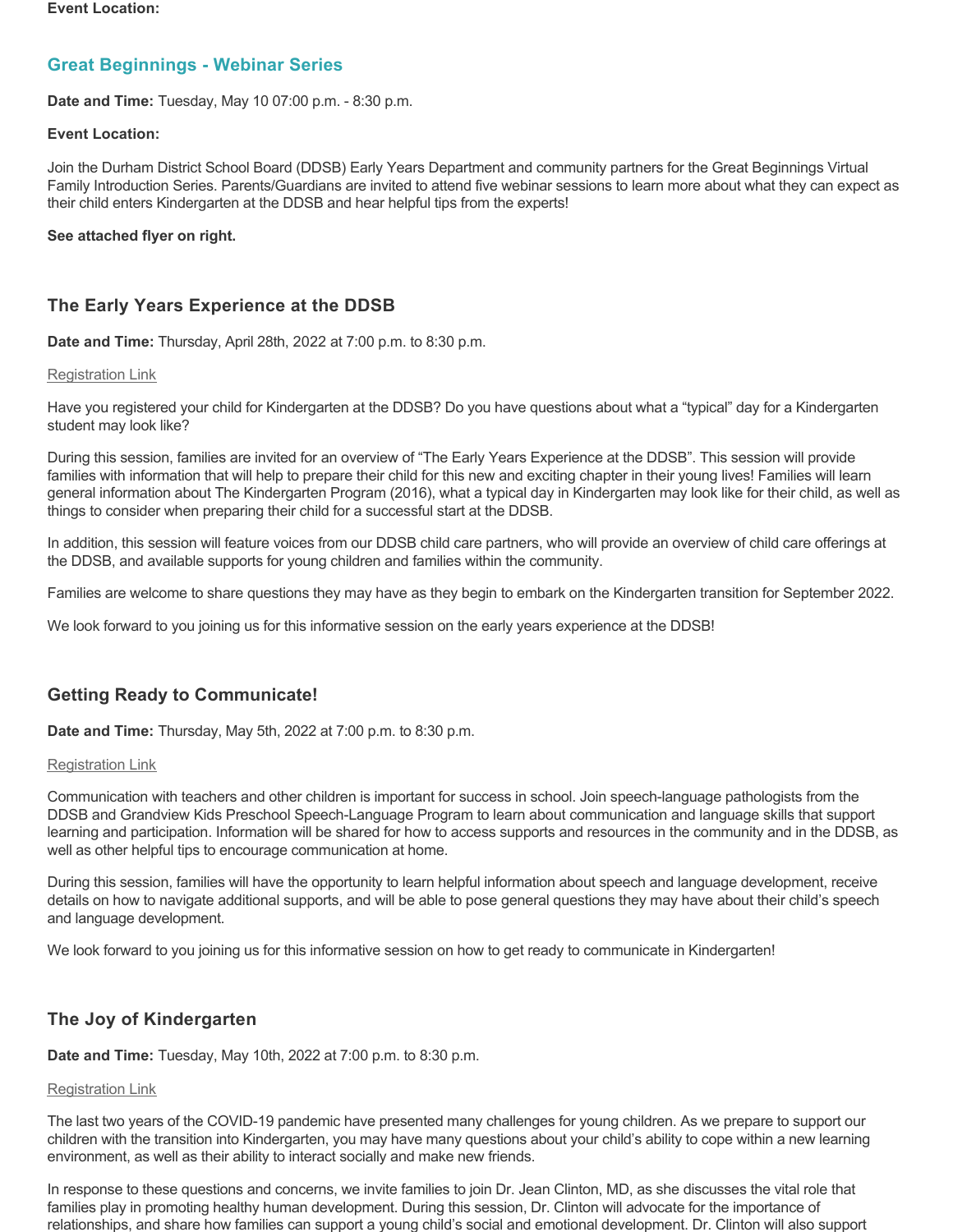families in their understanding of how to create a positive sense of belonging and connection through play in the early learning environment.

Although the last two years have been unlike anything we have faced before, Dr. Clinton will share the latest research, reflect on her own experiences, and remind families that successful development is possible through connection and relationships.

Families are welcome to come to the session with questions they may have for Dr. Clinton as they begin to embark on the Kindergarten transition for September 2022.

We look forward to you joining us for this informative session on The Joy of Kindergarten!

## **Making Sense of Self-Regulation in Young Children**

**Date and Time:** Wednesday, May 18th, 2022 at 7:00 p.m. to 8:30 p.m.

#### [Registration Link](https://ddsb.zoom.us/webinar/register/WN_X9GiEYp4Tn-hS6nh0_zQXw)

You may have heard that self-regulation is an important factor affecting children's school success and their social and emotional development – but how do we make sense of this information to support our young children as they transition into Kindergarten? In this presentation, educator and self-regulation consultant, Rebecca Leslie, will show families a helpful way to understand self-regulation and what they can do to support its development in a child. Rebecca will review how stress affects a child's body and brain, the connection between selfregulation and stress, the difference between misbehaviour and stress behaviour, as well as how excess stress affects behaviour and moods across five domains of experience.

Over the last two years, children have had to face a lot of obstacles, and have been challenged with many stressful scenarios. Rebecca will highlight the Shanker Method®, and the five ways to support self-regulation, which will help families to see their child in a whole new way.

Families are welcome to come to the session with questions they may have for Rebecca Leslie as they begin to embark on the Kindergarten transition for September 2022!

We look forward to you joining us for this informative session on how to make sense of self-regulation in young children!

## **Promoting Learning Through Play**

**Date and Time:** Tuesday, May 24th, 2022 at 7:00 p.m. to 8:30 p.m.

#### [Registration Link](https://ddsb.zoom.us/webinar/register/WN_jxUl2E3hRKCReS2DRiGEAQ)

How do young children learn? You have heard that play is a "child's work", but what does that mean for Kindergarten?

To answer these questions and more, this session will highlight the importance of play and how it supports the development of all learners. Families are invited to join Nadia Kenisha Bynoe and Angelique Thompson from the Coaches Corner Early Years Team, as they explore the benefits of play and how it connects to The Kindergarten Program. Using interactive approaches, Nadia and Angelique will uncover the possibilities for learning using playful materials. In addition, families will be given practical strategies that can be used at home to support learners transitioning into Kindergarten.

Families are welcome to come to the session with questions they may have for Nadia and Angelique as they begin to embark on the Kindergarten transition for September 2022.

We look forward to you joining us for this informative session on how to promote learning through play for your Kindergarten-aged child!

## **Wednesday, May 11, 2022**

## **Parent Involvement Committee (PIC) Meeting**

**Date and Time:** Wednesday, May 11 06:30 p.m.

#### **Event Location:**

Please view attached agenda on right.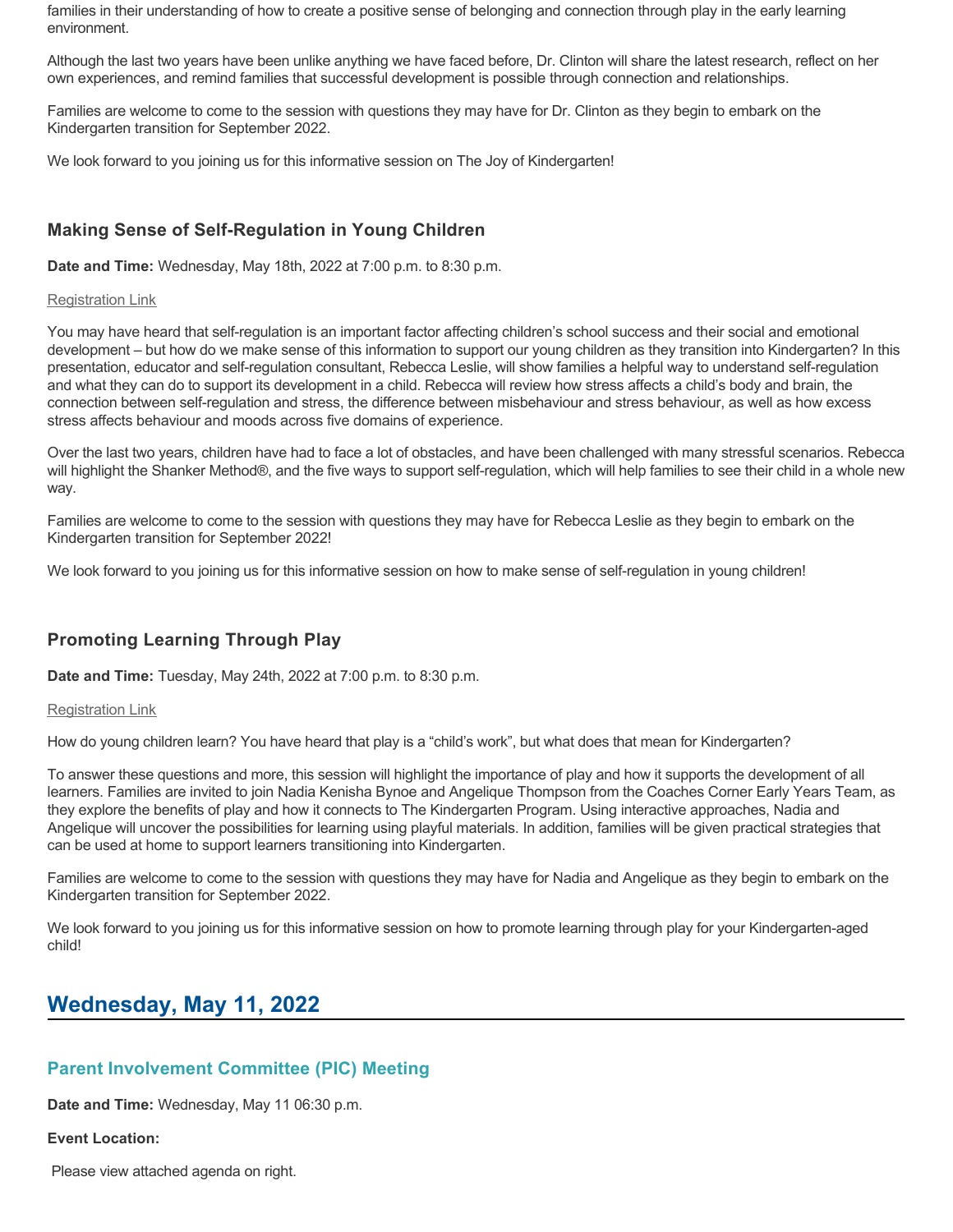# **Friday, May 13, 2022**

### **Ascension**

**Date and Time:** Friday, May 13 12:00 a.m.

**Event Location:**

## **Sunday, May 15, 2022**

### **International Day of Families**

**Date and Time:** Sunday, May 15 12:00 a.m. **Event Location:**

## **Monday, May 16, 2022**

### **Board Meeting**

**Date and Time:** Monday, May 16 07:00 p.m.

**Event Location:**

**To submit a question for the Virtual Public Question Period please complete the information in the following form:**

https://Forms.ddsb.ca/Public-Question-Period/Public-Question-Period

This form will open on Friday, May 13, 2022 at 12:00 noon and close at 12:00 p.m. on Monday, May 16, 2022.

## **Tuesday, May 17, 2022**

## **Int. Day Against Homophobia, Transphobia and Biphobia**

**Date and Time:** Tuesday, May 17 12:00 a.m.

**Event Location:**

## **Building Positive Relationships Conference**

**Date and Time:** Tuesday, May 17 06:00 p.m.

#### **Event Location:**

The Durham Partners (Caring, Collaborating, CoLearning) Conference is an opportunity for parents and guardians to engage in learning about building and maintaining positive relationships for students and families.

The format of the conference includes a panel discussion around the topic of building positive relationships, followed by a series of breakout discussions to go deeper into the supports that parents/guardians can use to help their students connect and thrive in our current reality.

#### **Speakers:**

**Indigenous Education** *Erin Elmhurst; Denise Nickerson; Michelle Evans; Jennifer Henderson*

This department strives to fulfill the implementation of the Truth and Reconciliations Calls to Action and raise awareness of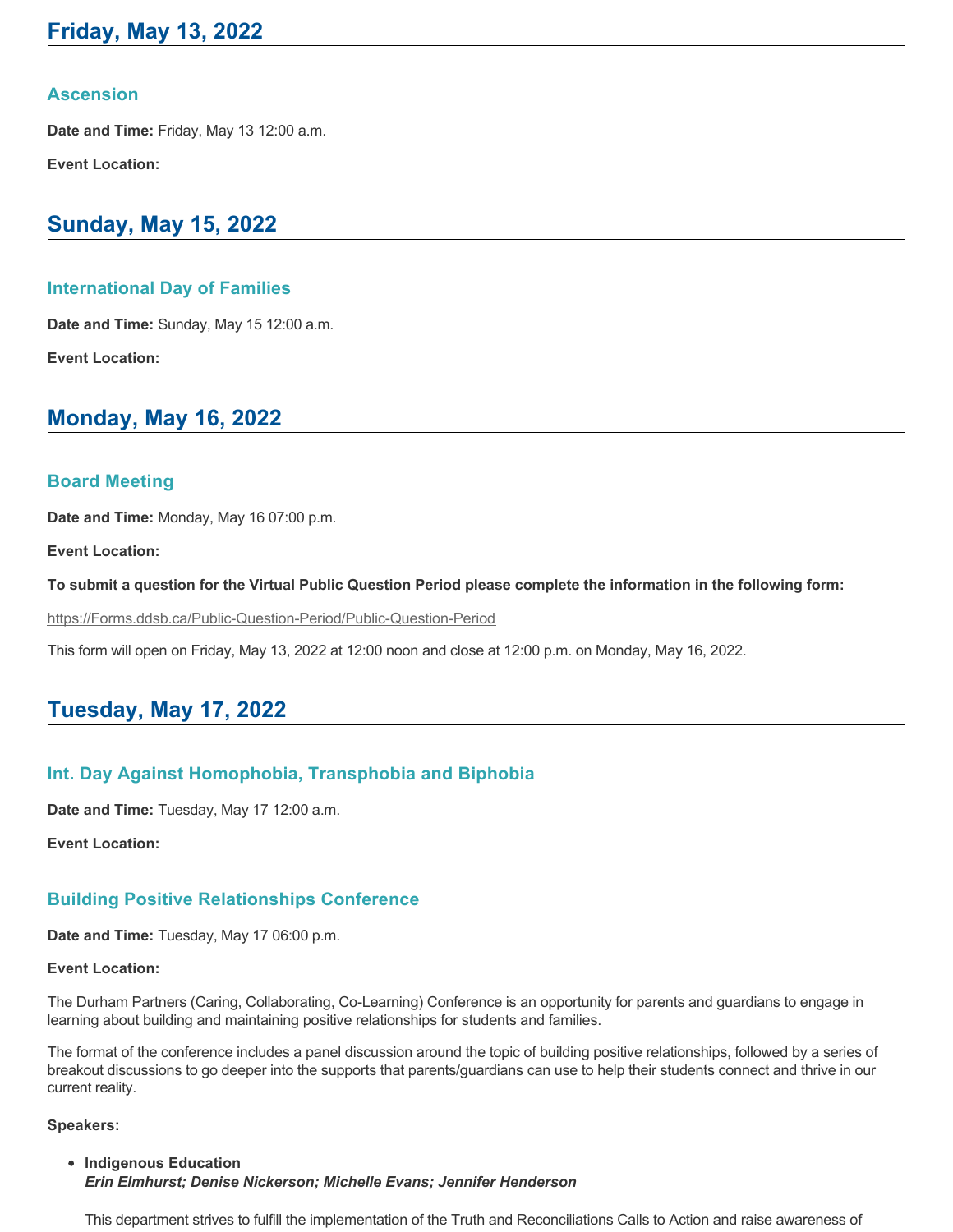Indigenous history, perspectives and contributions in a holistic and integrated approach. The department hopes to strengthen students' sense of identity, foster positive self-image, and engage community members and organizations in an ongoing dialogue.

#### **Equity & Inclusion** *Merrill Mathews & Camille Alli*

The Durham District School Board's vision is that Ontario schools need to be places where everyone can succeed in a culture of high expectations. We strive to have an open and inclusive environment of equity in education in all our schools and for all our students. Our goal is to provide students with opportunities to promote equity and social justice.

#### **Positive School Climate** *Dan Hogan & Holly Richard*

The Positive School Climate Department is committed to maintaining a positive school environment. This happens when all members of the school community feel safe, comfortable and accepted.

#### **Inclusive Student Services** *Conor Jinkinson & Steffanie Pelleboer*

Inclusive Student Services provide a range of services, supports, programs and placements for students with special education needs in the Durham District School Board (DDSB). Students' needs are met through a variety of supports and programs within the DDSB at both the elementary and secondary levels. All programs promote integration and independence that are optimally suited for each individual student.

#### **Breakout Topics Include:**

#### **Starting the Conversation** *Conor Jinkinson & Steffanie Pelleboer*

Join us to learn more about how to start the conversation when you have concerns about your child. Together we will unpack how we can start the conversation, who do we communicate these concerns to, how does that communication happen, and what might be the pathways for support for you and your child.

#### **The Changing Patterns of Recreational Substance Use for Youth** *Dan Hogan*

This presentation will explore current substance use trends for youth and the role parents can take to support their children to make healthy choices.

#### **Digital Footprint Awareness** *Chris Anderson*

Digital Footprint Awareness is a session aimed at supporting families as they navigate the online environment. "Footprints", the information trail you leave behind you online, can be positive or negative. What sorts of footprints are you making as you and your loved ones engage with the internet?

#### **Parenting in the Age of Social Media** *Holly Richard*

Today's children and youth are growing up in an increasingly digital world. This reality is changing the experience of childhood and youth in significant ways, which is changing some aspects of parenting along with it. Parenting in the Age of Social Media addresses a variety of new considerations for parents and caregivers while offering suggestions for keeping kids safe, responsible and ethical as they navigate online spaces.

#### **BeMe: the 'Black Excellence Made Evident' Group** *Riisa Dear, Nicole Bedward, Sandra Newton & Jamila Williams*

Join us to learn more about BeMe (Black Excellence Made Evident), a group designed to amplify the voices and experiences of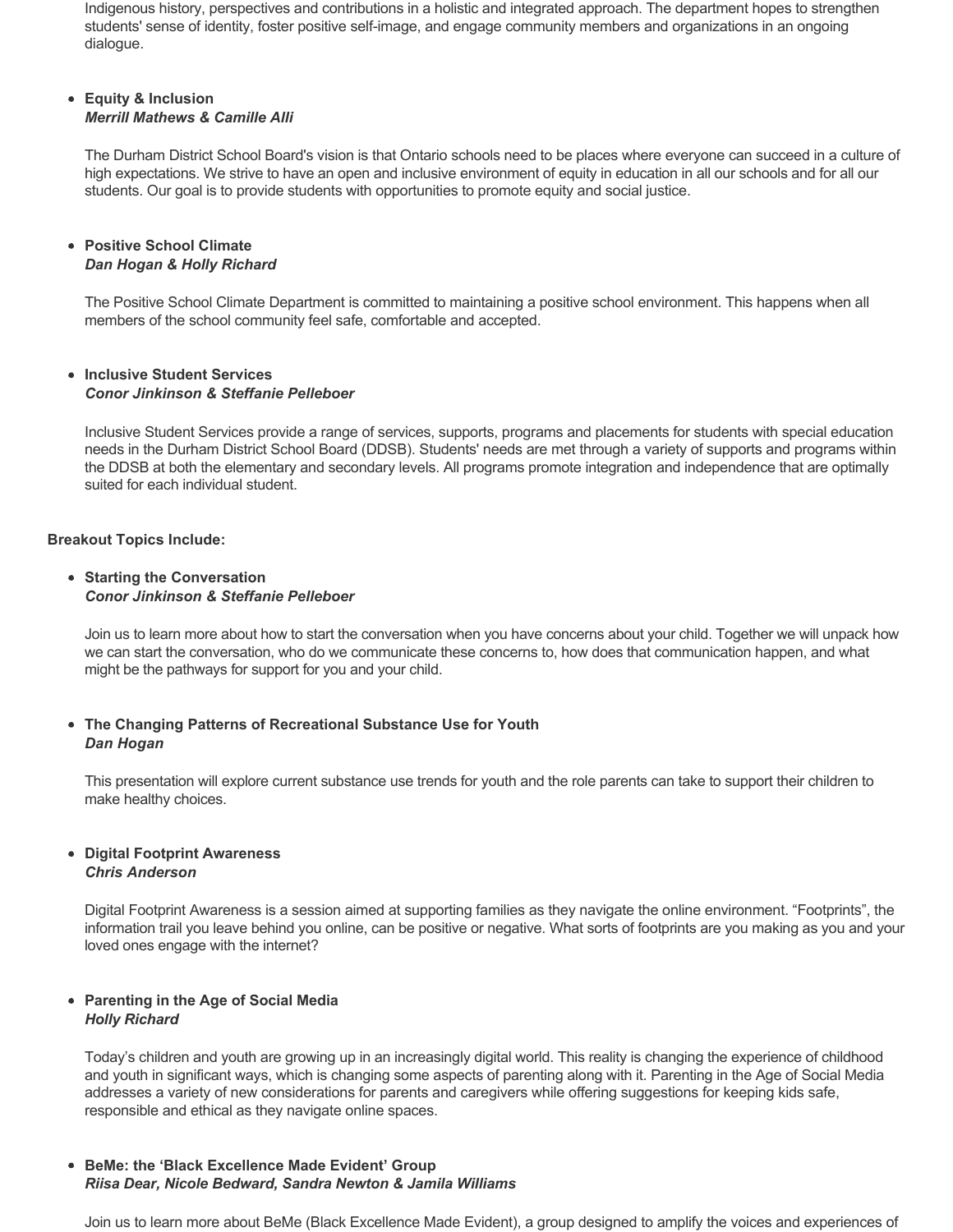Black students. This 8-week program, offered virtually, brings Black-identifying youth from our Board together in a safe space to: • Affirm and validate Black students' identity • Discuss strategies to confront marginalization and Anti-Black Racism • Promote positive leadership • Provide mentorship opportunities and build connection to community

#### **Equity and Inclusive Education** *Merrill Mathews & Camille Alli*

The Durham District School Board's vision is that Ontario schools need to be places where everyone can succeed in a culture of high expectations. We strive to have an open and inclusive environment of equity in education in all our schools and for all our students. Our goal is to provide students with opportunities to promote equity and social justice.

#### **Student Success** *Nicole Dolabaille & Choosing My Success Counsellors*

#### **[REGISTER NOW!](https://ddsb.zoom.us/webinar/register/WN_IO5b2Pe8QCahgj0iOVZjyg)**

Each family who registers by Tuesday, May 10, 2022 will have FREE pizza delivered to their door!

## **Wednesday, May 18, 2022**

## **Tamil Genocide Education Week**

**Date and Time:** Wednesday, May 18 12:00 a.m.

**Event Location:**

## **Education Finance Committee Meeting**

**Date and Time:** Wednesday, May 18 07:00 p.m.

#### **Event Location:**

The Durham District School Board (DDSB) will hold its 2022-2023 budget deliberation meetings in the following upcoming public sessions. All meetings will be held virtually and will be live-streamed on DDSB's YouTube Live channel.

- Wednesday, March 30, 2022 at 6:00 p.m. 2022-2023 Preliminary Budget Analysis, and Public Deputations to the Education Finance Committee.
- Wednesday May 18, 2022 at 7:00 p.m. Overview of the 20222023 Grants for Student Needs. **CANCELLED.**
- **Wednesday June 1, 2022 at 7:00 p.m.** Interested stakeholders need to contact Kristien Talbot, Executive Assistant, [kristin.talbot@ddsb.ca](mailto:kristin.talbot@ddsb.ca) or 905-666-6459 by June 1 if they would like to present at the June 8 meeting. Watch the meeting via livestream: <https://youtu.be/Cg4IH5L1UOY>
- Wednesday June 8, 2022 at 7:00 p.m. Public Deputations to the Education Finance Committee, and presentation of the 2022 2023 draft budget. DDSB's 2022-2023 draft budget will be tabled for consideration and potential recommendation for approval to the Board of Trustees.

Members of the public and DDSB stakeholder groups are welcome to prepare a written submission or make a public presentation to the Education Finance Committee at the March 30 or June 1 meetings. Please contact Kristin Talbot, Executive Assistant, at 905-6666459 or by email at [kristin.talbot@ddsb.ca.](mailto:kristin.talbot@ddsb.ca)

- Requests for the March 30, 2022 meeting must be received no later than March 23, 2022, at noon.
- Requests for the June 8, 2022 meeting must be received no later than June 1, 2022, at noon.

## **Great Beginnings Webinar Series**

**Date and Time:** Wednesday, May 18 07:00 p.m. 8:30 p.m.

#### **Event Location:**

Join the Durham District School Board (DDSB) Early Years Department and community partners for the Great Beginnings Virtual Family Introduction Series. Parents/Guardians are invited to attend five webinar sessions to learn more about what they can expect as their child enters Kindergarten at the DDSB and hear helpful tips from the experts!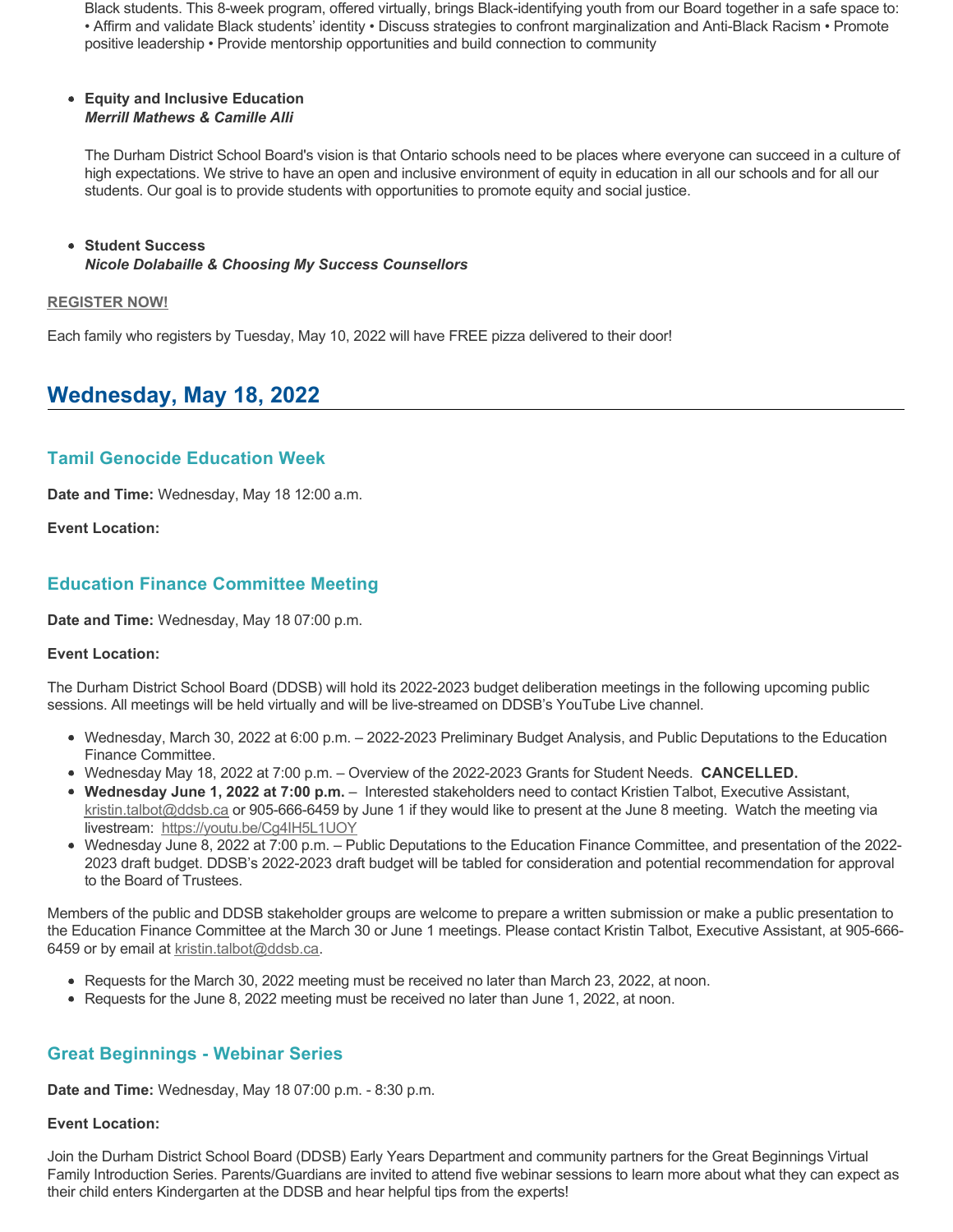## **The Early Years Experience at the DDSB**

**Date and Time:** Thursday, April 28th, 2022 at 7:00 p.m. to 8:30 p.m.

### [Registration Link](https://ddsb.zoom.us/webinar/register/WN_Jen9GfcbRHe2IPWgWIkAzg)

Have you registered your child for Kindergarten at the DDSB? Do you have questions about what a "typical" day for a Kindergarten student may look like?

During this session, families are invited for an overview of "The Early Years Experience at the DDSB". This session will provide families with information that will help to prepare their child for this new and exciting chapter in their young lives! Families will learn general information about The Kindergarten Program (2016), what a typical day in Kindergarten may look like for their child, as well as things to consider when preparing their child for a successful start at the DDSB.

In addition, this session will feature voices from our DDSB child care partners, who will provide an overview of child care offerings at the DDSB, and available supports for young children and families within the community.

Families are welcome to share questions they may have as they begin to embark on the Kindergarten transition for September 2022.

We look forward to you joining us for this informative session on the early years experience at the DDSB!

## **Getting Ready to Communicate!**

**Date and Time:** Thursday, May 5th, 2022 at 7:00 p.m. to 8:30 p.m.

### [Registration Link](https://ddsb.zoom.us/webinar/register/WN_2j_RNYiqTmiZo9eT_nLk1Q)

Communication with teachers and other children is important for success in school. Join speech-language pathologists from the DDSB and Grandview Kids Preschool Speech-Language Program to learn about communication and language skills that support learning and participation. Information will be shared for how to access supports and resources in the community and in the DDSB, as well as other helpful tips to encourage communication at home.

During this session, families will have the opportunity to learn helpful information about speech and language development, receive details on how to navigate additional supports, and will be able to pose general questions they may have about their child's speech and language development.

We look forward to you joining us for this informative session on how to get ready to communicate in Kindergarten!

## **The Joy of Kindergarten**

**Date and Time:** Tuesday, May 10th, 2022 at 7:00 p.m. to 8:30 p.m.

## [Registration Link](https://ddsb.zoom.us/webinar/register/WN_WvSbwnhaT7yWViHDH83sZQ)

The last two years of the COVID-19 pandemic have presented many challenges for young children. As we prepare to support our children with the transition into Kindergarten, you may have many questions about your child's ability to cope within a new learning environment, as well as their ability to interact socially and make new friends.

In response to these questions and concerns, we invite families to join Dr. Jean Clinton, MD, as she discusses the vital role that families play in promoting healthy human development. During this session, Dr. Clinton will advocate for the importance of relationships, and share how families can support a young child's social and emotional development. Dr. Clinton will also support families in their understanding of how to create a positive sense of belonging and connection through play in the early learning environment.

Although the last two years have been unlike anything we have faced before, Dr. Clinton will share the latest research, reflect on her own experiences, and remind families that successful development is possible through connection and relationships.

Families are welcome to come to the session with questions they may have for Dr. Clinton as they begin to embark on the Kindergarten transition for September 2022.

We look forward to you joining us for this informative session on The Joy of Kindergarten!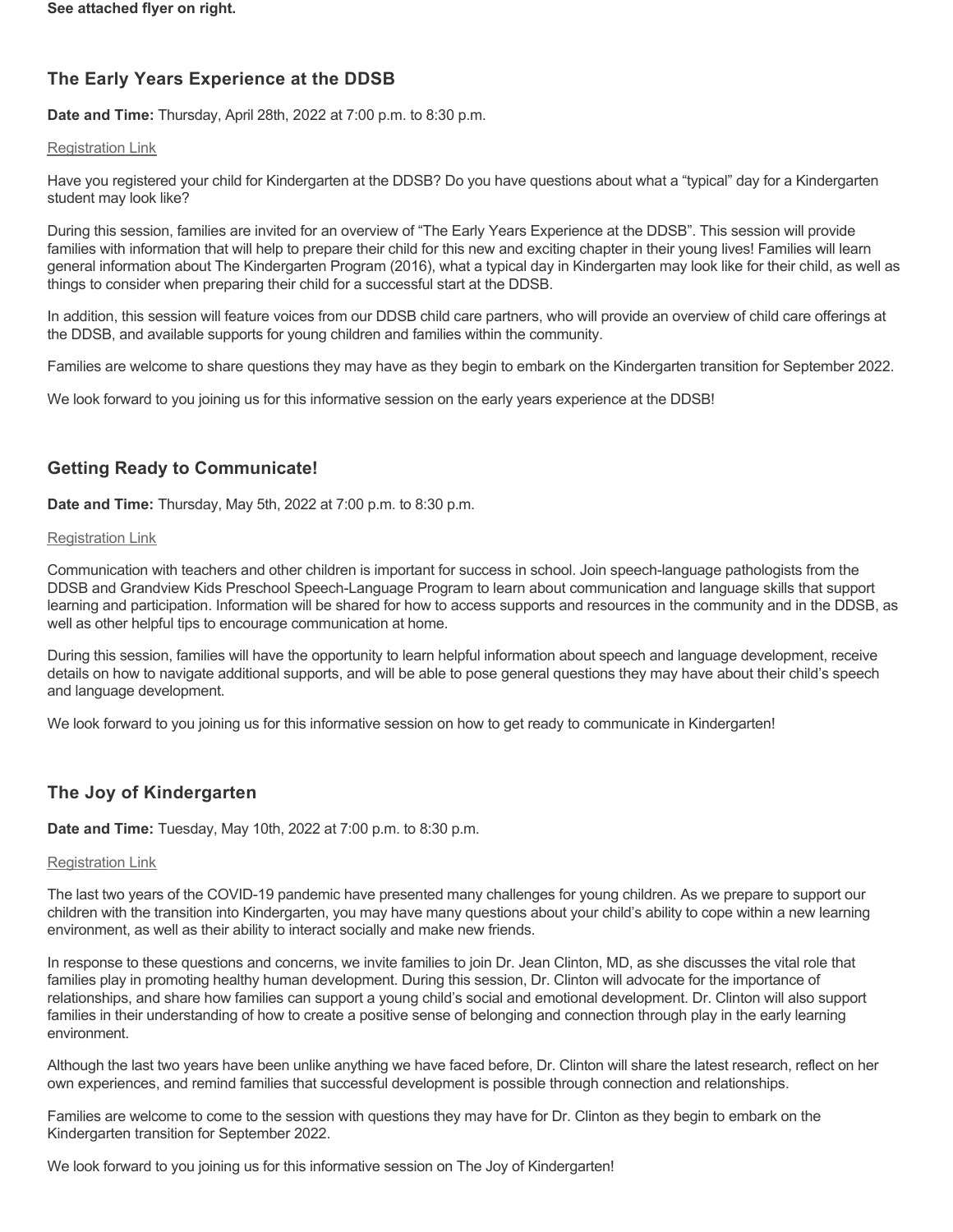### **Making Sense of Self-Regulation in Young Children**

**Date and Time:** Wednesday, May 18th, 2022 at 7:00 p.m. to 8:30 p.m.

#### [Registration Link](https://ddsb.zoom.us/webinar/register/WN_X9GiEYp4Tn-hS6nh0_zQXw)

You may have heard that self-regulation is an important factor affecting children's school success and their social and emotional development – but how do we make sense of this information to support our young children as they transition into Kindergarten? In this presentation, educator and selfregulation consultant, Rebecca Leslie, will show families a helpful way to understand selfregulation and what they can do to support its development in a child. Rebecca will review how stress affects a child's body and brain, the connection between selfregulation and stress, the difference between misbehaviour and stress behaviour, as well as how excess stress affects behaviour and moods across five domains of experience.

Over the last two years, children have had to face a lot of obstacles, and have been challenged with many stressful scenarios. Rebecca will highlight the Shanker Method®, and the five ways to support self-regulation, which will help families to see their child in a whole new way.

Families are welcome to come to the session with questions they may have for Rebecca Leslie as they begin to embark on the Kindergarten transition for September 2022!

We look forward to you joining us for this informative session on how to make sense of self-regulation in young children!

## **Promoting Learning Through Play**

**Date and Time:** Tuesday, May 24th, 2022 at 7:00 p.m. to 8:30 p.m.

#### [Registration Link](https://ddsb.zoom.us/webinar/register/WN_jxUl2E3hRKCReS2DRiGEAQ)

How do young children learn? You have heard that play is a "child's work", but what does that mean for Kindergarten?

To answer these questions and more, this session will highlight the importance of play and how it supports the development of all learners. Families are invited to join Nadia Kenisha Bynoe and Angelique Thompson from the Coaches Corner Early Years Team, as they explore the benefits of play and how it connects to The Kindergarten Program. Using interactive approaches, Nadia and Angelique will uncover the possibilities for learning using playful materials. In addition, families will be given practical strategies that can be used at home to support learners transitioning into Kindergarten.

Families are welcome to come to the session with questions they may have for Nadia and Angelique as they begin to embark on the Kindergarten transition for September 2022.

We look forward to you joining us for this informative session on how to promote learning through play for your Kindergarten-aged child!

## **Thursday, May 19, 2022**

## **SEAC Meeting**

**Date and Time:** Thursday, May 19 06:30 p.m.

**Event Location:**

# **Monday, May 23, 2022**

## **Victoria Day**

**Date and Time:** Monday, May 23 12:00 a.m.

**Event Location:**

# **Tuesday, May 24, 2022**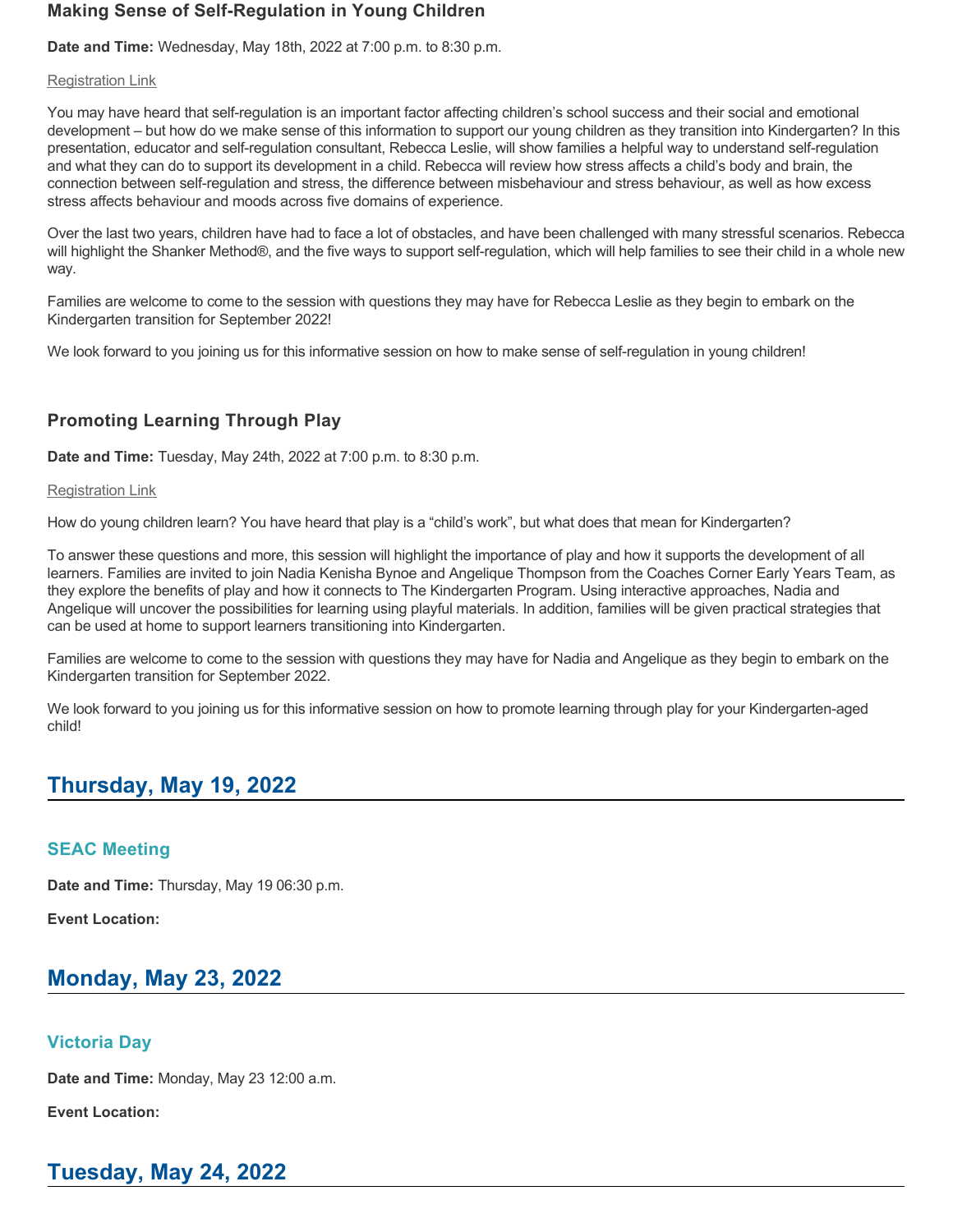### **Trustee Vacancy Committee**

**Date and Time:** Tuesday, May 24 06:30 p.m.

**Event Location:**

### **Great Beginnings Webinar Series**

**Date and Time:** Tuesday, May 24 07:00 p.m. 8:30 p.m.

#### **Event Location:**

Join the Durham District School Board (DDSB) Early Years Department and community partners for the Great Beginnings Virtual Family Introduction Series. Parents/Guardians are invited to attend five webinar sessions to learn more about what they can expect as their child enters Kindergarten at the DDSB and hear helpful tips from the experts!

#### **See attached flyer on right.**

## **The Early Years Experience at the DDSB**

**Date and Time:** Thursday, April 28th, 2022 at 7:00 p.m. to 8:30 p.m.

#### [Registration Link](https://ddsb.zoom.us/webinar/register/WN_Jen9GfcbRHe2IPWgWIkAzg)

Have you registered your child for Kindergarten at the DDSB? Do you have questions about what a "typical" day for a Kindergarten student may look like?

During this session, families are invited for an overview of "The Early Years Experience at the DDSB". This session will provide families with information that will help to prepare their child for this new and exciting chapter in their young lives! Families will learn general information about The Kindergarten Program (2016), what a typical day in Kindergarten may look like for their child, as well as things to consider when preparing their child for a successful start at the DDSB.

In addition, this session will feature voices from our DDSB child care partners, who will provide an overview of child care offerings at the DDSB, and available supports for young children and families within the community.

Families are welcome to share questions they may have as they begin to embark on the Kindergarten transition for September 2022.

We look forward to you joining us for this informative session on the early years experience at the DDSB!

## **Getting Ready to Communicate!**

**Date and Time:** Thursday, May 5th, 2022 at 7:00 p.m. to 8:30 p.m.

### [Registration Link](https://ddsb.zoom.us/webinar/register/WN_2j_RNYiqTmiZo9eT_nLk1Q)

Communication with teachers and other children is important for success in school. Join speech-language pathologists from the DDSB and Grandview Kids Preschool Speech-Language Program to learn about communication and language skills that support learning and participation. Information will be shared for how to access supports and resources in the community and in the DDSB, as well as other helpful tips to encourage communication at home.

During this session, families will have the opportunity to learn helpful information about speech and language development, receive details on how to navigate additional supports, and will be able to pose general questions they may have about their child's speech and language development.

We look forward to you joining us for this informative session on how to get ready to communicate in Kindergarten!

## **The Joy of Kindergarten**

**Date and Time:** Tuesday, May 10th, 2022 at 7:00 p.m. to 8:30 p.m.

## [Registration Link](https://ddsb.zoom.us/webinar/register/WN_WvSbwnhaT7yWViHDH83sZQ)

The last two years of the COVID-19 pandemic have presented many challenges for young children. As we prepare to support our children with the transition into Kindergarten, you may have many questions about your child's ability to cope within a new learning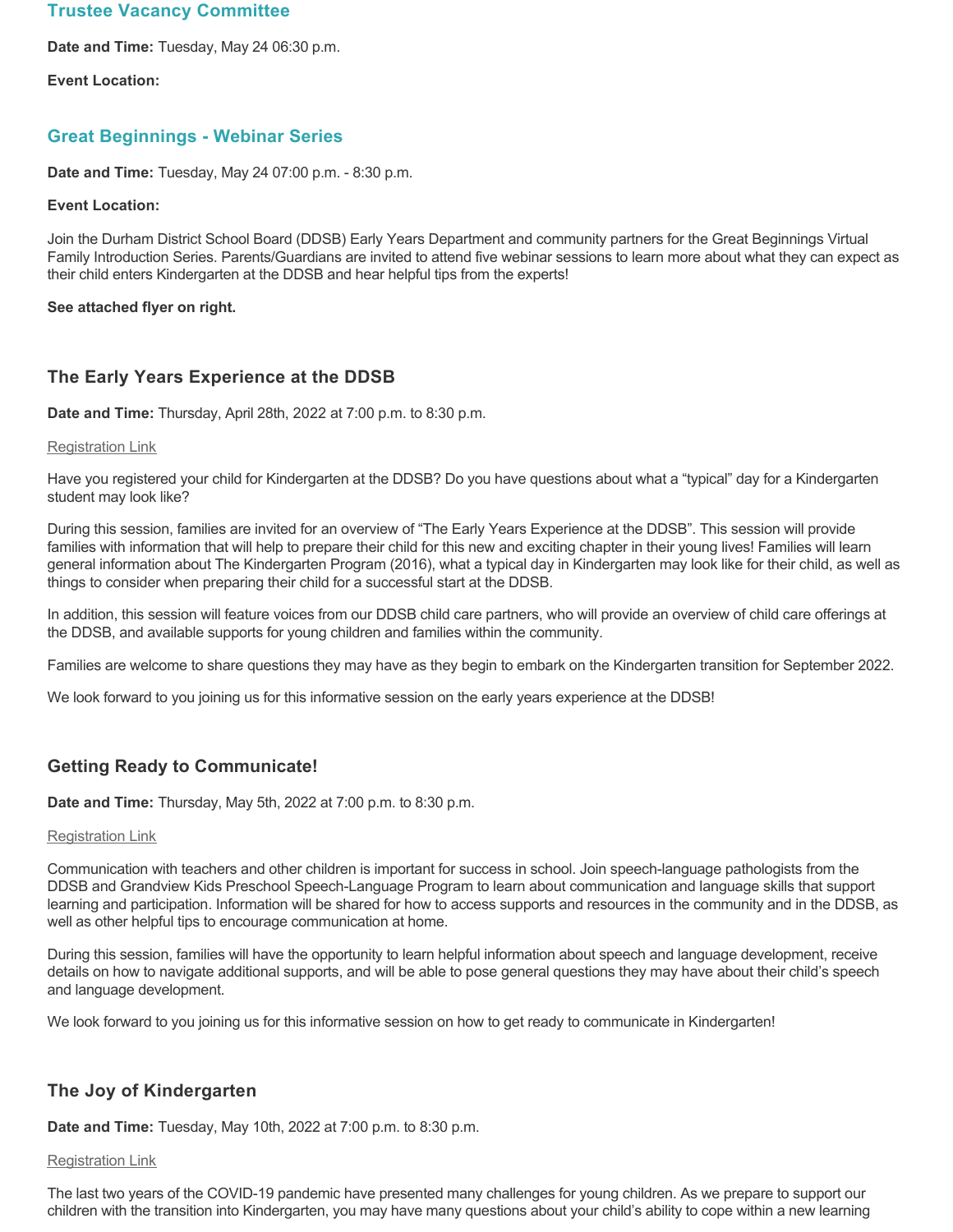environment, as well as their ability to interact socially and make new friends.

In response to these questions and concerns, we invite families to join Dr. Jean Clinton, MD, as she discusses the vital role that families play in promoting healthy human development. During this session, Dr. Clinton will advocate for the importance of relationships, and share how families can support a young child's social and emotional development. Dr. Clinton will also support families in their understanding of how to create a positive sense of belonging and connection through play in the early learning environment.

Although the last two years have been unlike anything we have faced before, Dr. Clinton will share the latest research, reflect on her own experiences, and remind families that successful development is possible through connection and relationships.

Families are welcome to come to the session with questions they may have for Dr. Clinton as they begin to embark on the Kindergarten transition for September 2022.

We look forward to you joining us for this informative session on The Joy of Kindergarten!

## **Making Sense of Self-Regulation in Young Children**

**Date and Time:** Wednesday, May 18th, 2022 at 7:00 p.m. to 8:30 p.m.

#### [Registration Link](https://ddsb.zoom.us/webinar/register/WN_X9GiEYp4Tn-hS6nh0_zQXw)

You may have heard that self-regulation is an important factor affecting children's school success and their social and emotional development – but how do we make sense of this information to support our young children as they transition into Kindergarten? In this presentation, educator and self-regulation consultant, Rebecca Leslie, will show families a helpful way to understand self-regulation and what they can do to support its development in a child. Rebecca will review how stress affects a child's body and brain, the connection between selfregulation and stress, the difference between misbehaviour and stress behaviour, as well as how excess stress affects behaviour and moods across five domains of experience.

Over the last two years, children have had to face a lot of obstacles, and have been challenged with many stressful scenarios. Rebecca will highlight the Shanker Method®, and the five ways to support self-regulation, which will help families to see their child in a whole new way.

Families are welcome to come to the session with questions they may have for Rebecca Leslie as they begin to embark on the Kindergarten transition for September 2022!

We look forward to you joining us for this informative session on how to make sense of self-regulation in young children!

## **Promoting Learning Through Play**

**Date and Time:** Tuesday, May 24th, 2022 at 7:00 p.m. to 8:30 p.m.

#### [Registration Link](https://ddsb.zoom.us/webinar/register/WN_jxUl2E3hRKCReS2DRiGEAQ)

How do young children learn? You have heard that play is a "child's work", but what does that mean for Kindergarten?

To answer these questions and more, this session will highlight the importance of play and how it supports the development of all learners. Families are invited to join Nadia Kenisha Bynoe and Angelique Thompson from the Coaches Corner Early Years Team, as they explore the benefits of play and how it connects to The Kindergarten Program. Using interactive approaches, Nadia and Angelique will uncover the possibilities for learning using playful materials. In addition, families will be given practical strategies that can be used at home to support learners transitioning into Kindergarten.

Families are welcome to come to the session with questions they may have for Nadia and Angelique as they begin to embark on the Kindergarten transition for September 2022.

We look forward to you joining us for this informative session on how to promote learning through play for your Kindergarten-aged child!

## **Saturday, May 28, 2022**

## **Ascension of Bahá'u'lláh**

**Date and Time:** Saturday, May 28 12:00 a.m.

**Event Location:**